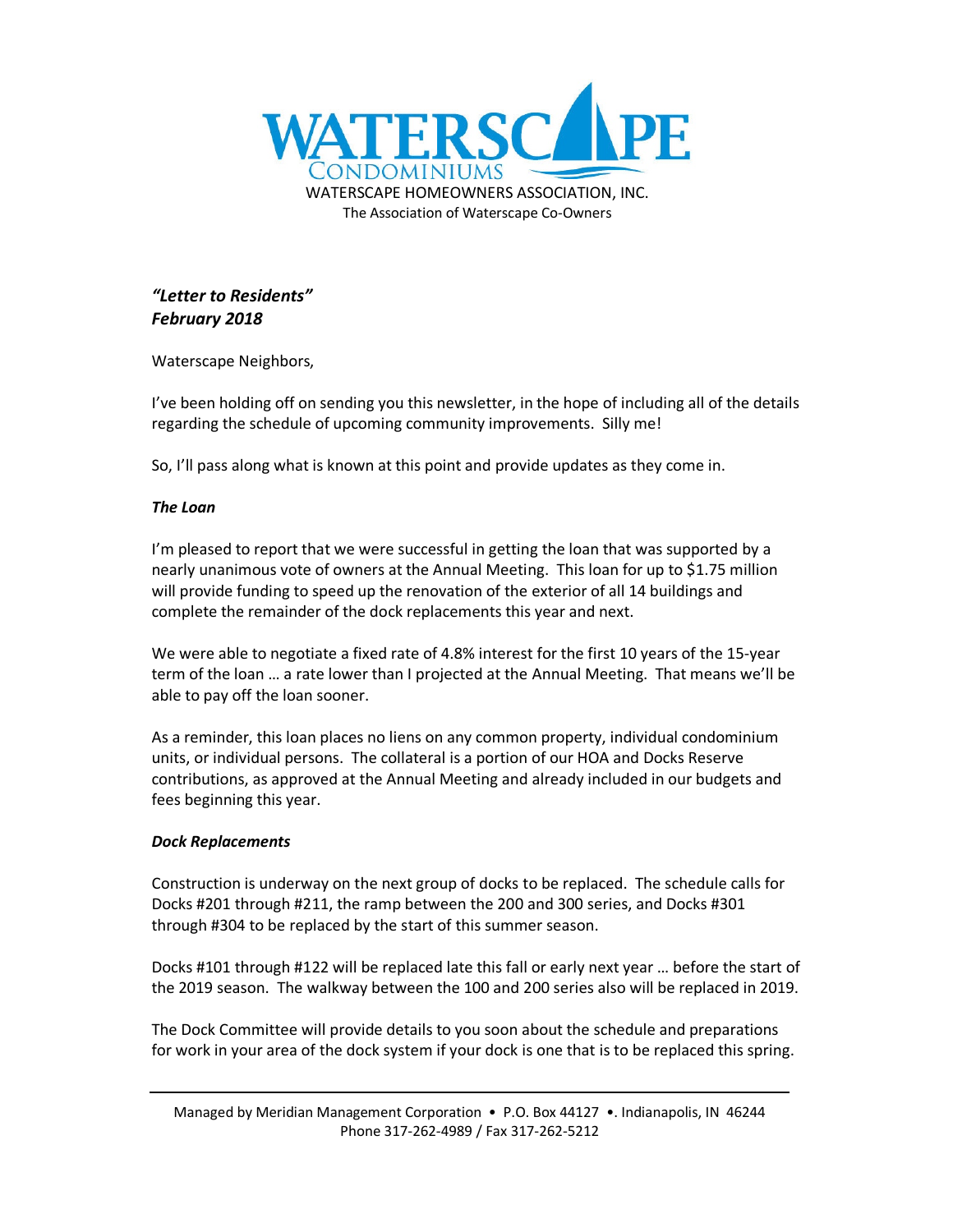## *Shoreline Stabilization Project*

This reserve project was planned for 2018 and 2019. However, the competitive bidding showed it would be more efficient and cost effective to do all the work this year. Fortunately, our previous reserve savings can accommodate the cashflow to do that. (This project is not one that's being financed by the loan.)

The scope of this project replaces the leaning and rotting wooden retaining walls along the shoreline, improves the drainage, and raises the height of the walls by 3 to 4 feet. This will stabilize the slope and correct/prevent erosion. The project also improves the waterside boardwalk and adds a safety rail at the top of the retaining walls.

Prep work has begun this week for the Shoreline Stabilization project. Access for equipment will be via the "North Alley" (between the backs of buildings 2 and 3), so the lights along the sidewalk, steps and the boardwalk are being removed to prevent them being damaged during construction. Weather permitting, 3 trees also will be removed this week. Construction of a temporary construction "bridge" across part of the pond should begin very soon after that … and then we're on our way!.

### *Building Renovations Project*

The specifications are out to several companies for bidding and we are meeting with potential contractors. We are still planning to have an owners' meeting at which you'll be able to see samples of materials and voice your opinions on colors, styles, etc. It's just too early to know when that meeting will be, so watch for an e-mail with the details.

This project involves replacing the siding, trim, balconies, lighting fixtures – nearly the entire exterior of every building except for the roofs that were replaced in 2012 through 2014. Work will extend through the summer and fall this year and resume next year in the spring through fall.

The planned schedule for the building renovations follows almost exactly the order in which the buildings were constructed in the mid 1990s. If you're not sure what your building number is, you'll find a list and map in your Directory. There's also a map on our website's "Maps" page – http://waterscapehoa.com/maps/

The 2018 renovations are planned to progress in this order – buildings 13, 1, 2, 3, 4 and 5.

Depending on weather and other factors, there may be time enough to renovate 2 more buildings in the fall of 2018 or they may be the first 2 buildings done in the spring of 2019. Those are buildings 6 and 7.

The planned 2019 schedule then progresses in this order – buildings 12, 11, 10, 9, 8 and 14.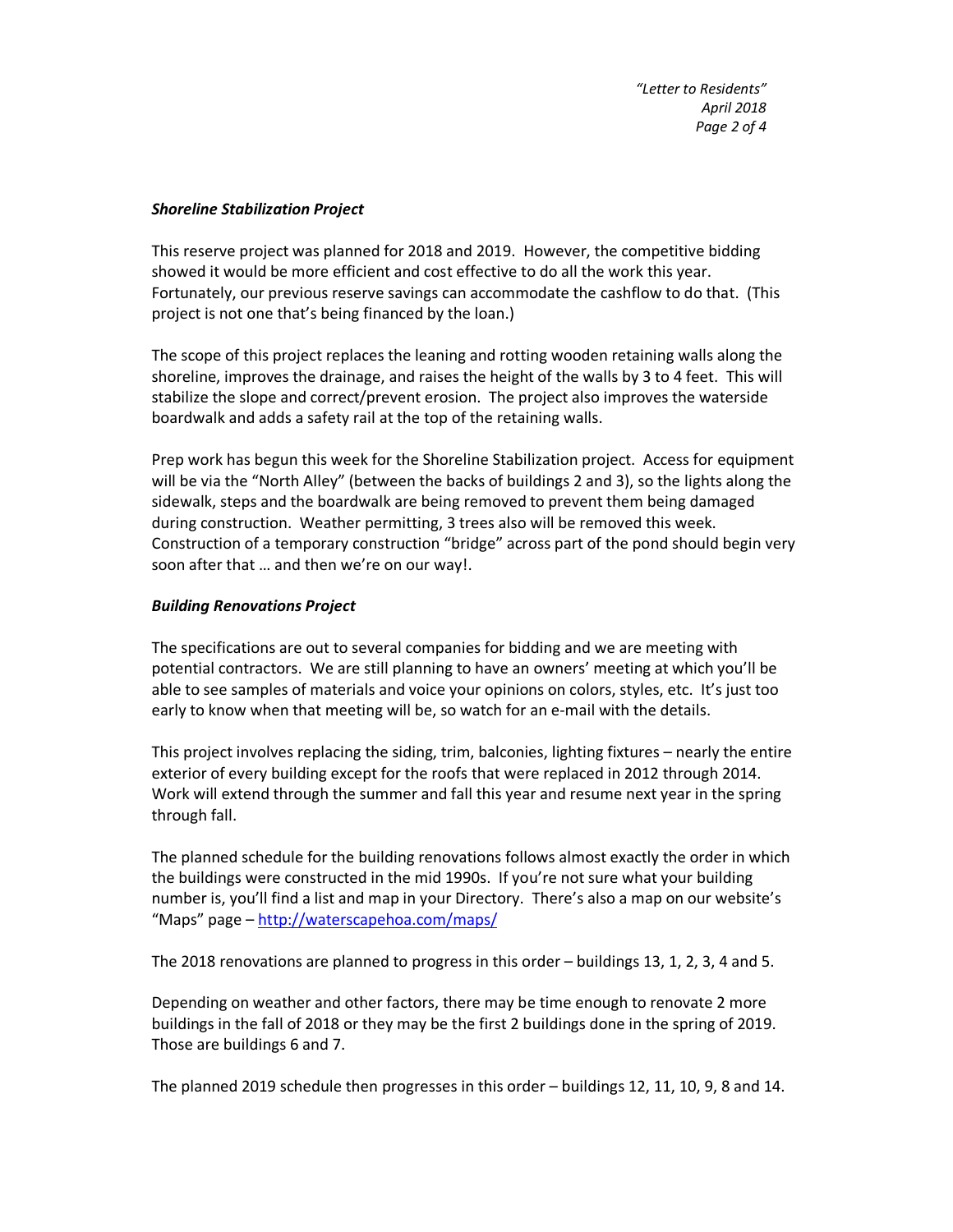*"Letter to Residents" April 2018 Page 3 of 4*

This certainly is an exciting time for Waterscape. But there's no doubt that there will be some inconveniences. We'll temporarily lose a few parking places in the work areas for equipment and materials and yes, it will be noisy and dirty from time to time.

Just remember that these projects were supposed to be spread out over 4 years. Getting them done in 2 years will be so much better. So take a deep breath (and a stiff drink, if you're so inclined) … and try to focus on the increase in your property value that will result from these massive renovations!

More later (MUCH more!) … so please watch for e-mails and regular mail with details. As always, your cooperation is very much appreciated as we embark on these truly significant improvements to our community.

Best, Angie Gordon Waterscape Communications Chairman

# **Waterscape Freebies**

*Stop by 20761 Waterscape Way to pick-up any of these items. Or you can contact Angie Gordon at 317-663-4692 or by e-mail at aganda@aol.com.*

#### **Low Energy LED Light Bulbs**

Pick up free, low-cost bulbs to use in your exterior lights. All residents are urged to **leave exterior lights on at night**.

#### **Notary**

Waterscape now has a notary on site. If you occasionally need to have a document notarized, contact Angie Gordon. Please remember to bring a picture ID. This service is provided to Waterscape residents at no charge.

#### **Ice Melt**

Hopefully, we won't need any more this year! But I'll keep the bags out near my front door 24/7 … just in case.